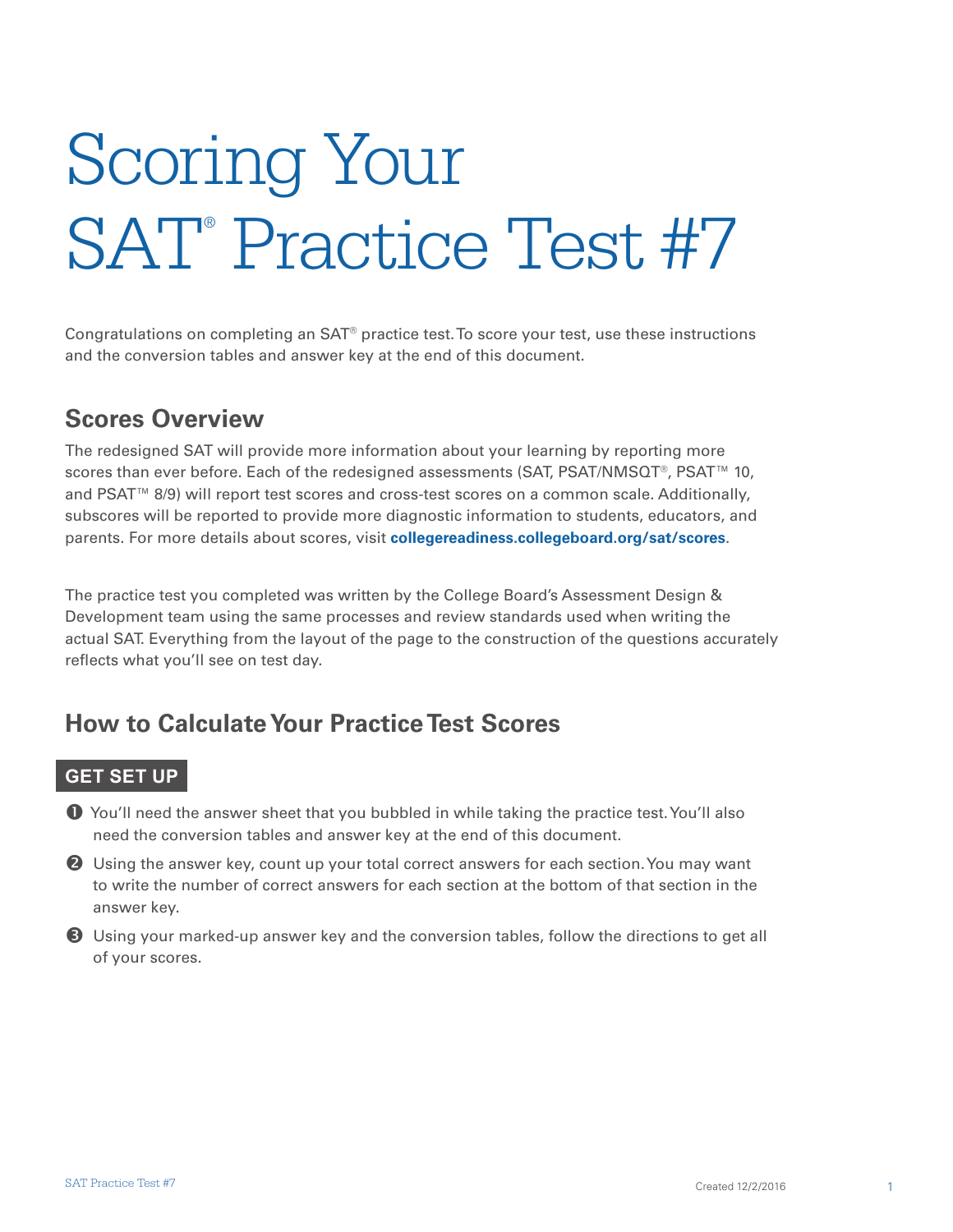### **GET SECTION AND TOTAL SCORES**

Your total score on the SAT practice test is the sum of your Evidence-Based Reading and Writing Section score and your Math Section score. To get your total score, you will convert what we call the "raw score" for each section — the number of questions you got right in that section — into the "scaled score" for that section, then calculate the total score.

#### **GET YOUR EVIDENCE-BASED READING AND WRITING SECTION SCORE**

Calculate your SAT Evidence-Based Reading and Writing Section score (it's on a scale of 200–800) by first determining your Reading Test score and your Writing and Language Test score. Here's how:

- Count the number of correct answers you got on Section 1 (the Reading Test). There is no penalty for wrong answers. The number of correct answers is your raw score.
- <sup>2</sup> Go to Raw Score Conversion Table 1: Section and Test Scores on page 7. Look in the "Raw Score" column for your raw score, and match it to the number in the "Reading Test Score" column.
- **B** Do the same with Section 2 to determine your Writing and Language Test score.
- **4** Add your Reading Test score to your Writing and Language Test score.
- **G** Multiply that number by 10. This is your Evidence-Based Reading and Writing Section score.

**EXAMPLE:** *Sofia answered 29 of the 52 questions correctly on the SAT Reading Test and 19 of the 44 questions correctly on the SAT Writing and Language Test. Using the table on page 7, she calculates that she received an SAT Reading Test score of 27 and an SAT Writing and Language Test score of 23. She adds 27 to 23 (gets 50) and then multiplies by 10 to determine her SAT Evidence-Based Reading and Writing Section score of 500.* 

#### **GET YOUR MATH SECTION SCORE**

Calculate your SAT Math Section score (it's on a scale of 200–800).

- Count the number of correct answers you got on Section 3 (Math Test No Calculator) and Section 4 (Math Test — Calculator). There is no penalty for wrong answers.
- **2** Add the number of correct answers you got on Section 3 (Math Test No Calculator) and Section 4 (Math Test — Calculator).
- **B** Use Raw Score Conversion Table 1: Section and Test Scores to turn your raw score into your Math Section score.

#### **GET YOUR TOTAL SCORE**

Add your Evidence-Based Reading and Writing Section score to your Math Section score. The result is your total score on the SAT Practice Test, on a scale of 400–1600.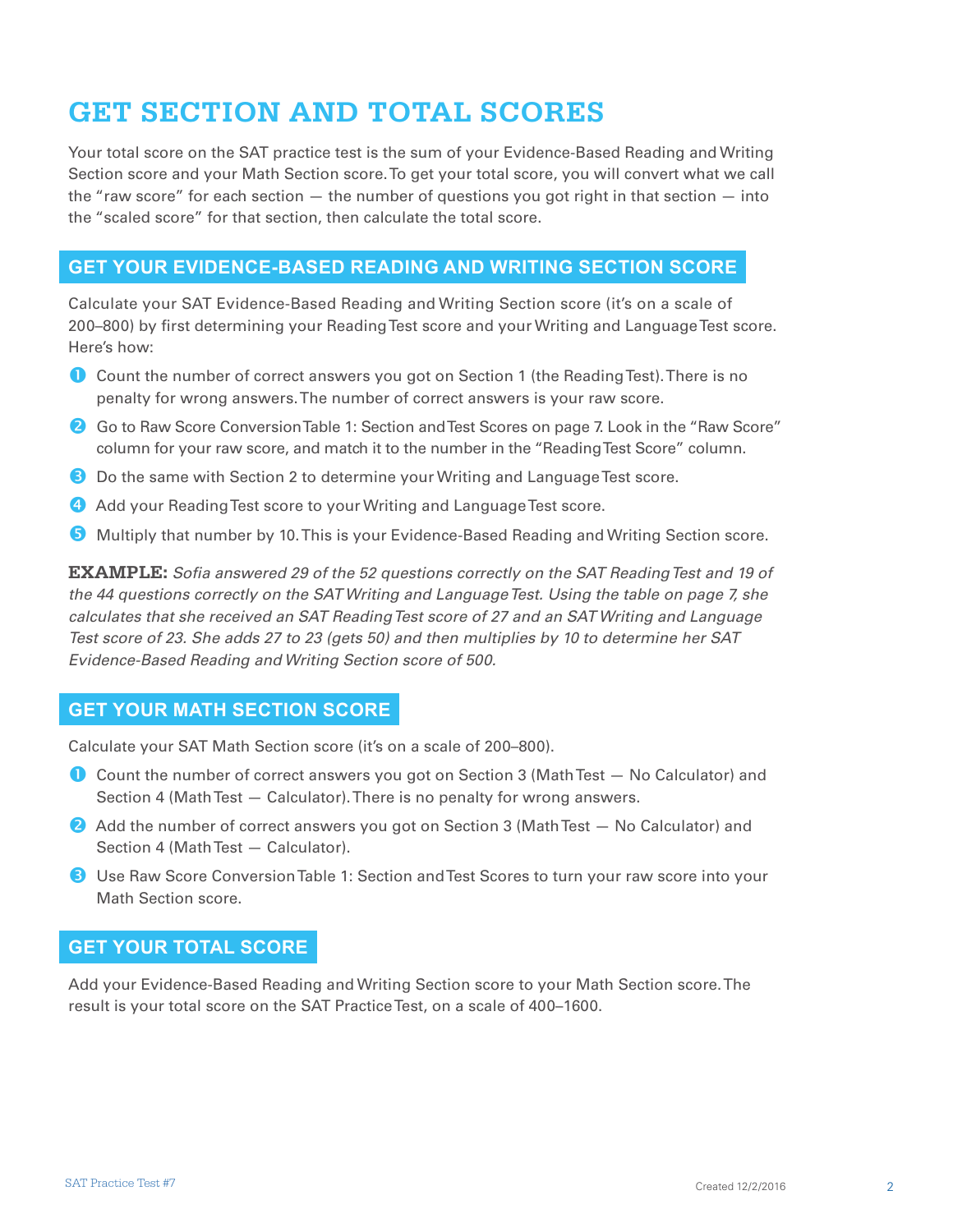### **GET SUBSCORES**

Subscores provide more detailed information about your strengths in specific areas within literacy and math. They are reported on a scale of 1–15.

#### **HEART OF ALGEBRA**

The Heart of Algebra subscore is based on questions from the Math Test that focus on linear equations and inequalities.

- Add up your total correct answers from the following set of questions:
	- $\triangleright$  Math Test No Calculator: Questions 1; 3; 6; 8-9; 14; 16; 19
	- ▶ Math Test Calculator: Questions 5; 9; 11; 14; 16-17; 25-26; 28; 32-33

Your total correct answers from all of these questions is your raw score.

**2** Use Raw Score Conversion Table 2: Subscores on page 8 to determine your Heart of Algebra subscore.

#### **PROBLEM SOLVING AND DATA ANALYSIS**

The Problem Solving and Data Analysis subscore is based on questions from the Math Test that focus on quantitative reasoning, the interpretation and synthesis of data, and solving problems in rich and varied contexts.

- Add up your total correct answers from the following set of questions:
	- ▶ Math Test No Calculator: No Questions
	- Math Test Calculator: Questions 1; 3-4; 7-8; 10; 12-13; 15; 18; 21-22; 30-31; 34; 37-38

Your total correct answers from all of these questions is your raw score.

**2** Use Raw Score Conversion Table 2: Subscores to determine your Problem Solving and Data Analysis subscore.

#### **PASSPORT TO ADVANCED MATH**

The Passport to Advanced Math subscore is based on questions from the Math Test that focus on topics central to the ability of students to progress to more advanced mathematics, such as understanding the structure of expressions, reasoning with more complex equations, and interpreting and building functions.

Add up your total correct answers from the following set of questions:

- ▶ Math Test No Calculator: Questions 2; 5; 7; 10–13; 15; 20
- ▶ Math Test Calculator: Questions 2: 6: 19–20: 24: 27: 35

Your total correct answers from all of these questions is your raw score.

**2** Use Raw Score Conversion Table 2: Subscores to determine your Passport to Advanced Math subscore.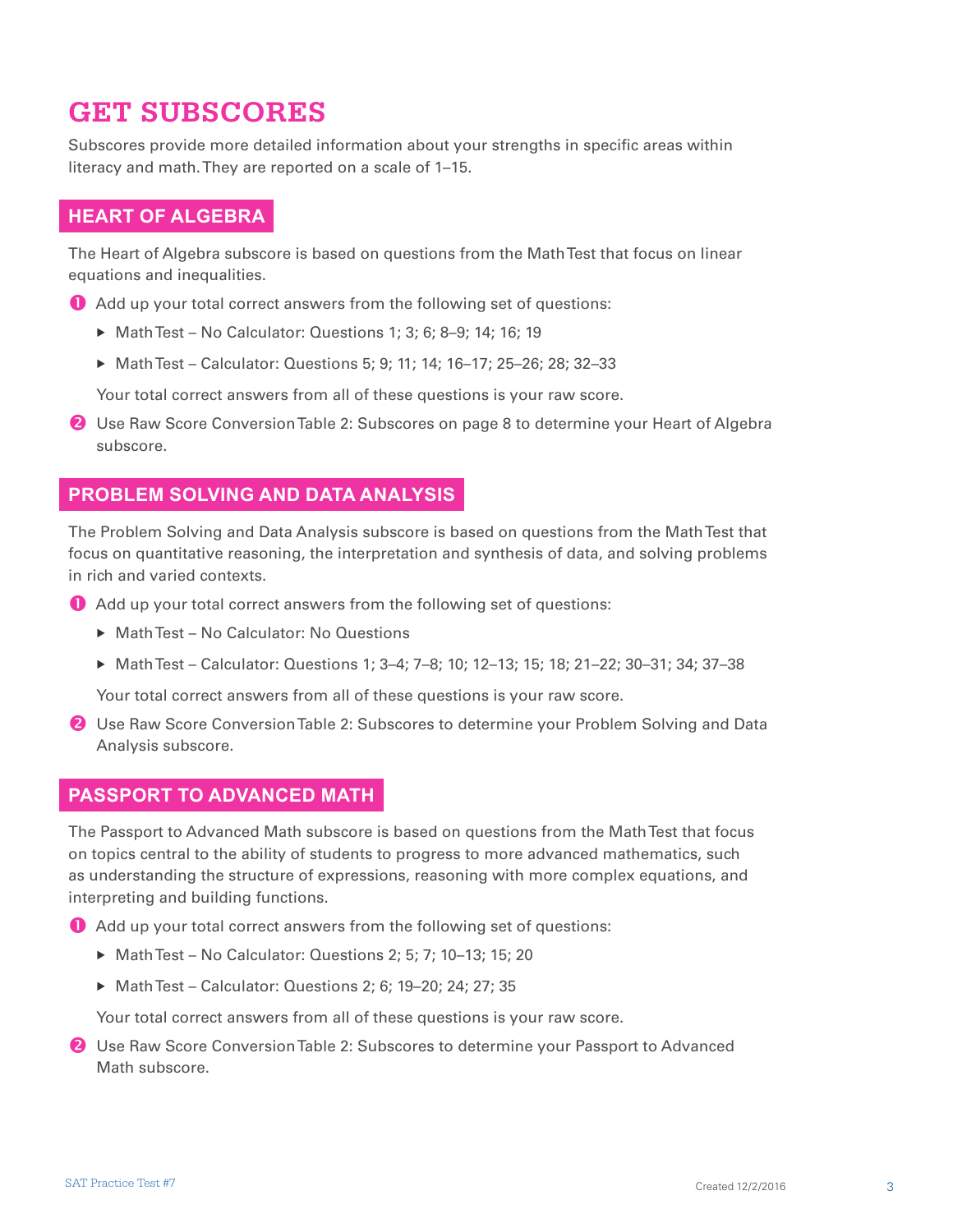#### **EXPRESSION OF IDEAS**

The Expression of Ideas subscore is based on questions from the Writing and Language Test that focus on topic development, organization, and rhetorically effective use of language.

Add up your total correct answers from the following set of questions:

 Writing and Language Test: Questions 1; 5–6; 9–11; 14–15; 17–18; 20–21; 23; 25; 28; 30–31; 33; 35; 38–40; 42; 44

Your total correct answers from all of these questions is your raw score.

Use Raw Score Conversion Table 2: Subscores to determine your Expression of Ideas subscore.

#### **STANDARD ENGLISH CONVENTIONS**

The Standard English Conventions subscore is based on questions from the Writing and Language Test that focus on sentence structure, usage, and punctuation.

- Add up your total correct answers from the following set of questions:
	- Writing and Language Test: Questions 2–4; 7–8; 12–13; 16; 19; 22; 24; 26–27; 29; 32; 34; 36–37; 41; 43

Your total correct answers from all of these questions is your raw score.

**2** Use Raw Score Conversion Table 2: Subscores to determine your Standard English Conventions subscore.

#### **WORDS IN CONTEXT**

The Words in Context subscore is based on questions from both the Reading Test and the Writing and Language Test that address word/phrase meaning in context and rhetorical word choice.

- Add up your total correct answers from the following set of questions:
	- ▶ Reading Test: Questions 4; 10; 15; 18; 30-32; 35; 43; 49
	- Writing and Language Test: Questions 1; 6; 17–18; 30–31; 39; 44

Your total correct answers from all of these questions is your raw score.

**2** Use Raw Score Conversion Table 2: Subscores to determine your Words in Context subscore.

#### **COMMAND OF EVIDENCE**

The Command of Evidence subscore is based on questions from both the Reading Test and the Writing and Language Test that ask you to interpret and use evidence found in a wide range of passages and informational graphics, such as graphs, tables, and charts.

- Add up your total correct answers from the following set of questions:
	- ▶ Reading Test: Questions 6; 9; 19; 21; 25; 28; 34; 37; 45; 50
	- Writing and Language Test: Questions 5; 10; 15; 21; 25; 28; 35; 40

Your total correct answers from all of these questions is your raw score.

**2** Use Raw Score Conversion Table 2: Subscores to determine your Command of Evidence subscore.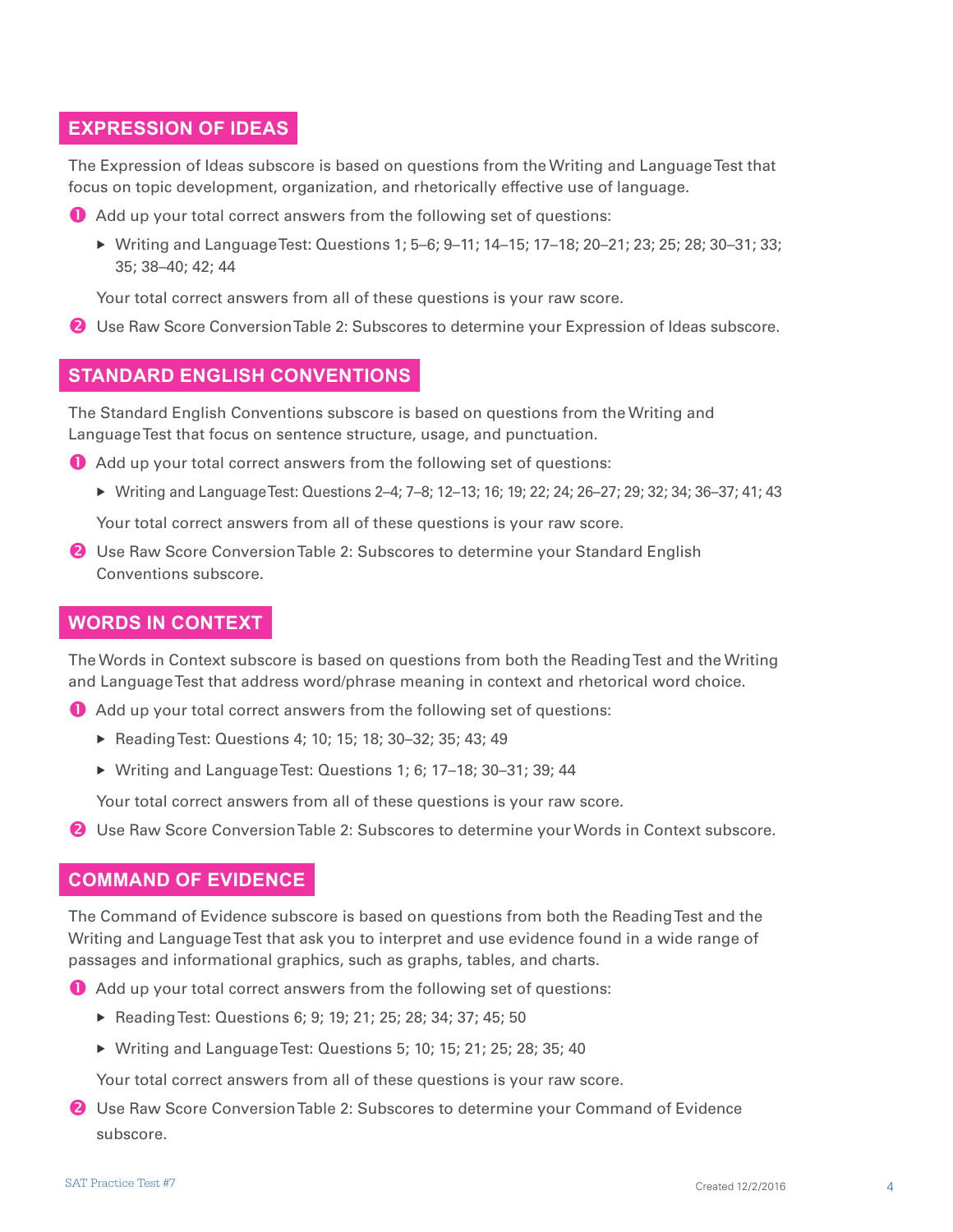### **GET CROSS-TEST SCORES**

The new SAT also reports two cross-test scores: Analysis in History/Social Studies and Analysis in Science. These scores are based on questions in the Reading, Writing and Language, and Math Tests that ask students to think analytically about texts and questions in these subject areas. Cross-test scores are reported on a scale of 10–40.

#### **ANALYSIS IN HISTORY/SOCIAL STUDIES**

- Add up your total correct answers from the following set of questions:
	- ▶ Reading Test: Questions 11-21; 32-41
	- ▶ Writing and Language Test: Questions 23; 25; 28; 30-31; 33
	- ▶ Math Test No Calculator: Questions 6; 9
	- Math Test Calculator: Questions 4; 11; 18; 22; 27; 31

Your total correct answers from all of these questions is your raw score.

**2** Use Raw Score Conversion Table 3: Cross-Test Scores on page 9 to determine your Analysis in History/Social Studies cross-test score.

#### **ANALYSIS IN SCIENCE**

- Add up your total correct answers from the following set of questions:
	- ▶ Reading Test: Questions 22-31; 42-52
	- ▶ Writing and Language Test: Questions 1; 5-6; 9-11
	- ▶ Math Test No Calculator: No Questions
	- ▶ Math Test Calculator: Questions 7-8: 19-21: 24-26

Your total correct answers from all of these questions is your raw score.

**2** Use Raw Score Conversion Table 3: Cross-Test Scores on page 9 to determine your Analysis in Science cross-test score.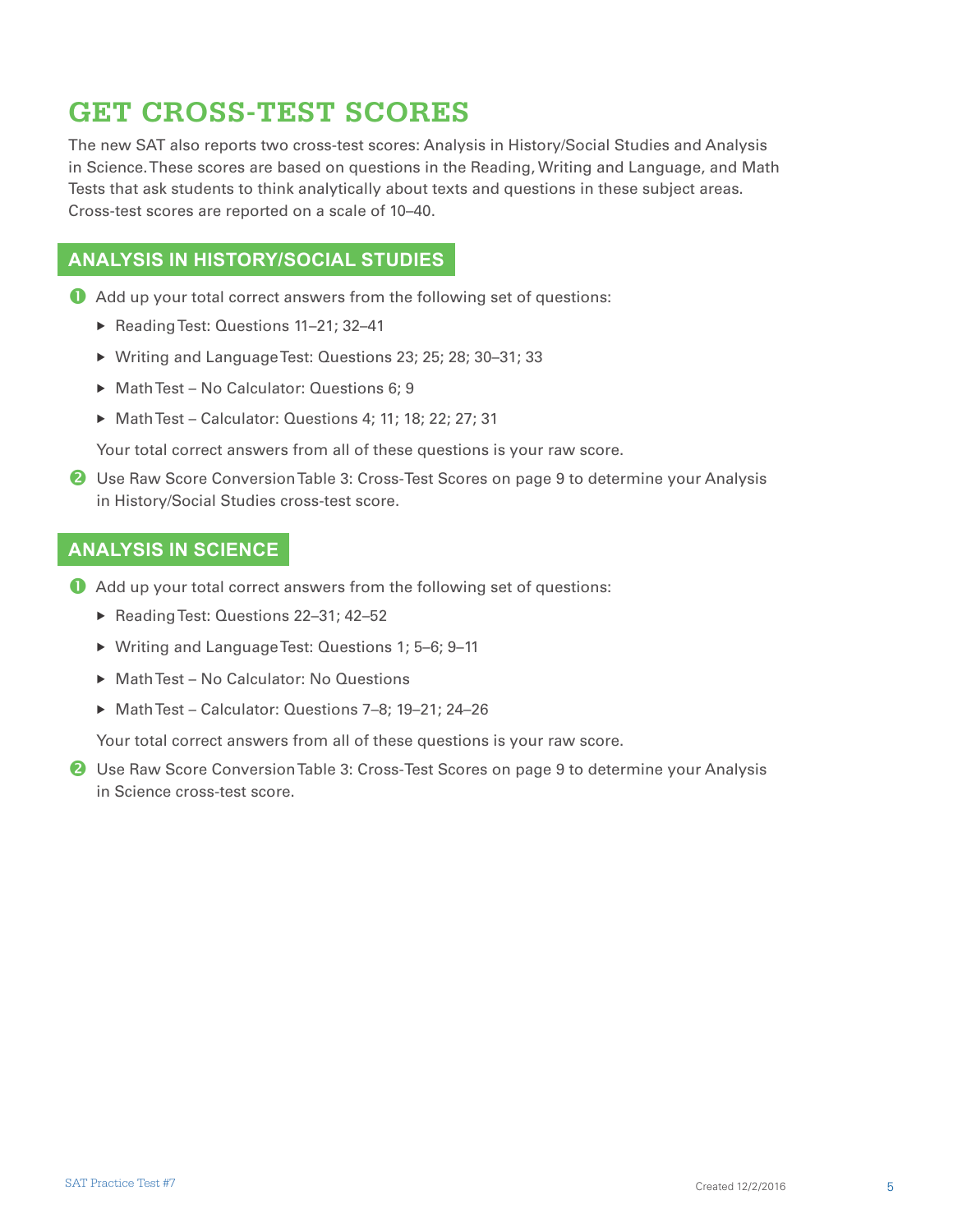#### **ANSWER KEY**

#### **Reading Test Answers Writing and Language Test Answers**

| 1 <sub>D</sub>  | 12 A | 23 A | 34 C | 45 C |
|-----------------|------|------|------|------|
| 2A              | 13 A | 24 D | 35 B | 46 A |
| 3 A             | 14 D | 25 C | 36 B | 47 C |
| 4 B             | 15 D | 26 A | 37 C | 48 A |
| 5 D             | 16 C | 27 C | 38 A | 49 A |
| 6 B             | 17 D | 28 B | 39 C | 50 B |
| 7 C             | 18 B | 29 C | 40 A | 51 A |
| 8 B             | 19 D | 30 D | 41 A | 52 D |
| 9 D             | 20 C | 31 B | 42 C |      |
| 10 <sub>D</sub> | 21 B | 32 D | 43 D |      |
| $11\,$ D        | 22 C | 33 B | 44 D |      |

| 1 <sub>D</sub>  | 12 D | 23 C | 34 A |
|-----------------|------|------|------|
| 2A              | 13 C | 24A  | 35 B |
| 3 B             | 14 A | 25 C | 36 C |
| 4 A             | 15 C | 26 D | 37 D |
| 5 C             | 16 D | 27B  | 38 C |
| 6 C             | 17 B | 28 D | 39 D |
| 7 B             | 18 C | 29 C | 40 B |
| 8 D             | 19 B | 30 B | 41 A |
| 9 A             | 20 D | 31 C | 42 D |
| 10 <sub>D</sub> | 21 C | 32 C | 43 C |
| 11A             | 22 C | 33 C | 44 A |
|                 |      |      |      |

READING TEST RAW SCORE (NUMBER OF CORRECT ANSWERS)

| WRITING AND      |
|------------------|
| LANGUAGE TEST    |
| RAW SCORF        |
| (NUMBER OF       |
| CORRECT ANSWERS) |
|                  |

31 195

| <b>Math Test</b>             |
|------------------------------|
| <b>No Calculator Answers</b> |

| 1 <sup>C</sup> | 11 D    |
|----------------|---------|
| 2C             | 12 B    |
| 3B             | 13 D    |
| 4 D            | 14 A    |
| 5 A            | 15 D    |
| 6 C            | 168     |
| 7B             | 17 30   |
| 8 C            | 18 4    |
| 9 B            | 198     |
| 10 B           | 20 6632 |
|                |         |

3 C 4 D 5 C 6 C 7 A 8 C 9 A 10 D 13 B 14 D 15 B 16 D 17 A 18 B 19 A 20 C 23 C 24 A 25 B 26 B 27 A 28 C 29 D 30 B 32 2/5, .4 33 30 34 5/18, .277, .278 35 0, 3 36 6 37 2.4, 12/5 38 5/7, .714

21 C 22 B

MATH TEST NO CALCULATOR RAW SCORE (NUMBER OF CORRECT ANSWERS)



**Math Test** 

1 B 2 A

**Calculator Answers** 

11 A 12 B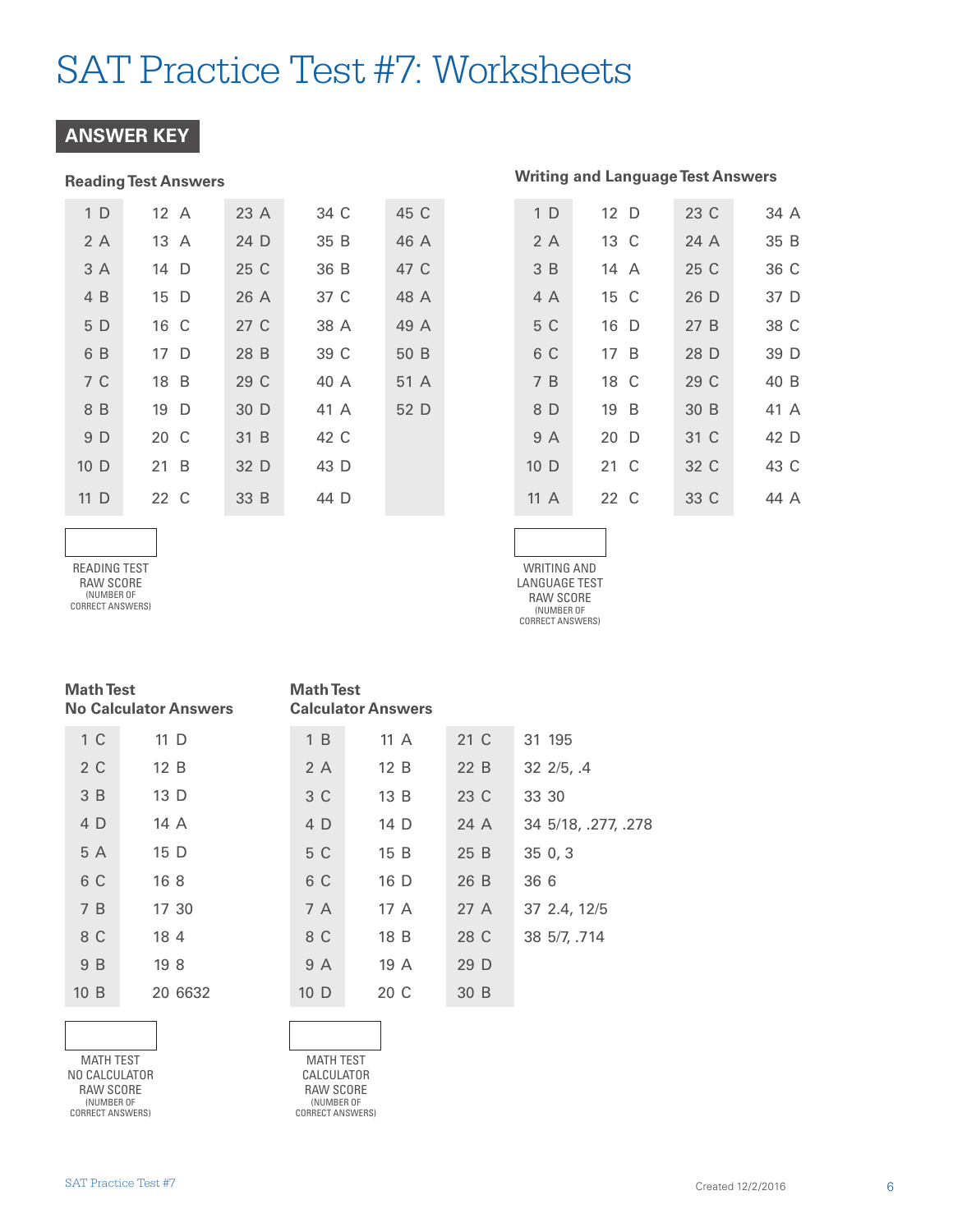#### **RAW SCORE CONVERSION TABLE 1**

#### **SECTION AND TEST SCORES**

|                                                         |                          | <b>RAW SCORE CONVERSION TABLE 1</b> |                                              | S |
|---------------------------------------------------------|--------------------------|-------------------------------------|----------------------------------------------|---|
| <b>Raw</b><br><b>Score</b><br>(# of correct<br>answers) | Math<br>Section<br>Score | Reading<br><b>Test Score</b>        | Writing and<br>Language<br><b>Test Score</b> |   |
| $\bf{0}$                                                | 200                      | 10                                  | 10                                           |   |
| 1                                                       | 200                      | 10                                  | 10                                           |   |
| $\overline{2}$                                          | 210                      | 10                                  | 10                                           |   |
| 3                                                       | 230                      | 10                                  | 10                                           |   |
| 4                                                       | 250                      | 11                                  | 11                                           |   |
| 5                                                       | 260                      | 12                                  | 12                                           |   |
| 6                                                       | 280                      | 13                                  | 12                                           |   |
| 7                                                       | 290                      | 14                                  | 13                                           |   |
| 8                                                       | 310                      | 15                                  | 14                                           |   |
| 9                                                       | 320                      | 15                                  | 15                                           |   |
| 10                                                      | 330                      | 16                                  | 15                                           |   |
| 11                                                      | 350                      | 17                                  | 16                                           |   |
| 12                                                      | 360                      | 17                                  | 17                                           |   |
| 13                                                      | 370                      | 18                                  | 18                                           |   |
| 14                                                      | 380                      | 18                                  | 18                                           |   |
| 15                                                      | 390                      | 19                                  | 19                                           |   |
| 16                                                      | 400                      | 20                                  | 19                                           |   |
| 17                                                      | 420                      | 20                                  | 20                                           |   |
| 18                                                      | 430                      | 21                                  | 21                                           |   |
| 19                                                      | 430                      | 21                                  | 22                                           |   |
| 20                                                      | 440                      | 22                                  | 22                                           |   |
| 21                                                      | 450                      | 22                                  | 23                                           |   |
| 22                                                      | 460                      | 23                                  | 24                                           |   |
| 23                                                      | 470                      | 23                                  | 25                                           |   |
| 24                                                      | 480                      | 24                                  | 25                                           |   |
| 25                                                      | 490                      | 24                                  | 26                                           |   |
| 26                                                      | 500                      | 25                                  | 26                                           |   |
| 27                                                      | 510                      | 25                                  | 27                                           |   |
| 28                                                      | 510                      | 26                                  | 28                                           |   |
| 29                                                      | 520                      | 26                                  | 29                                           |   |
|                                                         |                          | <b>CONVERSION EQUATION 1</b>        | <b>SECTION</b>                               |   |

| <b>Raw</b><br><b>Score</b><br>(# of correct<br>answers) | Math<br>Section<br>Score | <b>Reading Test</b><br>Score | Writing and<br>Language<br><b>Test Score</b> |  |
|---------------------------------------------------------|--------------------------|------------------------------|----------------------------------------------|--|
| 30                                                      | 530                      | 27                           | 29                                           |  |
| 31                                                      | 530                      | 27                           | 30                                           |  |
| 32                                                      | 540                      | 28                           | 31                                           |  |
| 33                                                      | 550                      | 28                           | 31                                           |  |
| 34                                                      | 550                      | 29                           | 32                                           |  |
| 35                                                      | 560                      | 29                           | 32                                           |  |
| 36                                                      | 570                      | 30                           | 33                                           |  |
| 37                                                      | 580                      | 30                           | 34                                           |  |
| 38                                                      | 590                      | 31                           | 34                                           |  |
| 39                                                      | 590                      | 31                           | 35                                           |  |
| 40                                                      | 600                      | 32                           | 36                                           |  |
| 41                                                      | 610                      | 32                           | 36                                           |  |
| 42                                                      | 620                      | 33                           | 37                                           |  |
| 43                                                      | 630                      | 34                           | 39                                           |  |
| 44                                                      | 640                      | 35                           | 40                                           |  |
| 45                                                      | 650                      | 35                           |                                              |  |
| 46                                                      | 660                      | 36                           |                                              |  |
| 47                                                      | 670                      | 37                           |                                              |  |
| 48                                                      | 680                      | 37                           |                                              |  |
| 49                                                      | 680                      | 38                           |                                              |  |
| 50                                                      | 690                      | 39                           |                                              |  |
| 51                                                      | 700                      | 39                           |                                              |  |
| 52                                                      | 720                      | 40                           |                                              |  |
| 53                                                      | 730                      |                              |                                              |  |
| 54                                                      | 740                      |                              |                                              |  |
| 55                                                      | 760                      |                              |                                              |  |
| 56                                                      | 770                      |                              |                                              |  |
| 57                                                      | 790                      |                              |                                              |  |
| 58                                                      | 800                      |                              |                                              |  |

#### **SECTION AND TEST SCORES**

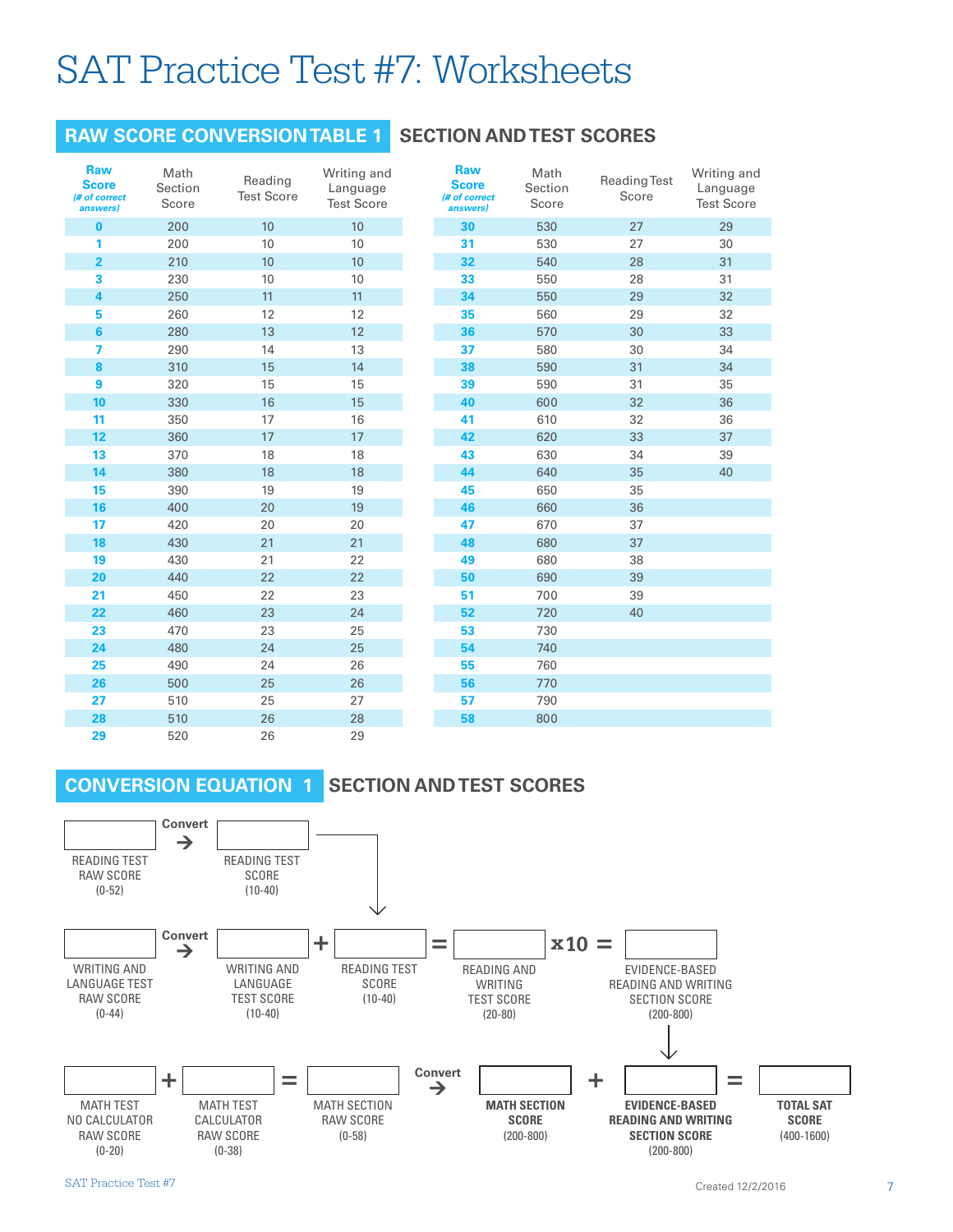#### **RAW SCORE CONVERSION TABLE 2 SUBSCORES**

| Raw<br><b>Score</b><br>(# of correct<br>answers) | Expression<br>of Ideas | Standard<br>English<br>Conventions | Heart of<br>Algebra       | Problem<br>Solving and<br>Data Analysis | Passport to<br>Advanced Math | Words in<br>Context | Command of<br>Evidence |
|--------------------------------------------------|------------------------|------------------------------------|---------------------------|-----------------------------------------|------------------------------|---------------------|------------------------|
| $\mathbf 0$                                      | $\mathbf{1}$           | $\mathbf{1}$                       | $\mathbf{1}$              | $\mathbf{1}$                            | $\mathbbm{1}$                | $\mathbf{1}$        | $\mathbf{1}$           |
| 1                                                | $\mathbf{1}$           | $\mathbf{1}$                       | $\mathbf{1}$              | $\mathbf{1}$                            | $\sqrt{3}$                   | 1                   | $\overline{2}$         |
| $\overline{2}$                                   | $\mathbf{1}$           | $\mathbf{1}$                       | $\sqrt{2}$                | $\mathbf{1}$                            | $\overline{4}$               | $\mathbf{1}$        | $\mathfrak{S}$         |
| 3                                                | 2                      | $\mathbf{1}$                       | $\ensuremath{\mathsf{3}}$ | $\overline{2}$                          | 5                            | $\overline{2}$      | 4                      |
| $\overline{\mathbf{4}}$                          | $\sqrt{3}$             | $\overline{2}$                     | $\overline{4}$            | $\overline{4}$                          | $\,6\,$                      | $\sqrt{3}$          | $\sqrt{5}$             |
| 5                                                | $\overline{4}$         | $\ensuremath{\mathsf{3}}$          | 5                         | $\mathbf 5$                             | $\overline{7}$               | 4                   | 5                      |
| 6                                                | $\overline{4}$         | $\sqrt{3}$                         | $\,6\,$                   | $\,6\,$                                 | $\sqrt{ }$                   | 5                   | $\,6\,$                |
| $\overline{7}$                                   | 5                      | 4                                  | $\overline{7}$            | 6                                       | $\, 8$                       | 6                   | $\overline{7}$         |
| 8                                                | $\sqrt{5}$             | $\sqrt{5}$                         | $\boldsymbol{7}$          | $\boldsymbol{7}$                        | $\boldsymbol{9}$             | $\overline{7}$      | $\sqrt{7}$             |
| 9                                                | 6                      | 6                                  | $\,8\,$                   | 8                                       | 10                           | 8                   | 8                      |
| 10 <sup>°</sup>                                  | $\overline{7}$         | 6                                  | $\,8\,$                   | $\boldsymbol{9}$                        | $10$                         | $\,8\,$             | $\boldsymbol{9}$       |
| 11                                               | 8                      | $\overline{7}$                     | $\,9$                     | 10                                      | 11                           | $\,9$               | $\boldsymbol{9}$       |
| 12 <sub>2</sub>                                  | 8                      | $\,8\,$                            | $9\,$                     | $10$                                    | 12                           | $10$                | $10\,$                 |
| 13                                               | 9                      | $\,9$                              | 10                        | 11                                      | 13                           | 10                  | 11                     |
| 14                                               | $\,9$                  | $\boldsymbol{9}$                   | $10$                      | 12                                      | 14                           | 11                  | 12                     |
| 15                                               | 10                     | 10                                 | 11                        | 13                                      | 14                           | 12                  | 13                     |
| 16                                               | 11                     | 11                                 | 12                        | 14                                      | 15                           | 12                  | 14                     |
| 17                                               | 11                     | 12                                 | 13                        | 15                                      |                              | 13                  | 15                     |
| 18                                               | 12                     | 13                                 | 14                        |                                         |                              | 15                  | 15                     |
| 19                                               | 12                     | 14                                 | $15\,$                    |                                         |                              |                     |                        |
| 20                                               | 13                     | 15                                 |                           |                                         |                              |                     |                        |
| 21                                               | 14                     |                                    |                           |                                         |                              |                     |                        |
| 22                                               | 14                     |                                    |                           |                                         |                              |                     |                        |
| 23                                               | 15                     |                                    |                           |                                         |                              |                     |                        |
| 24                                               | 15                     |                                    |                           |                                         |                              |                     |                        |

#### **CONVERSION EQUATION 2 SUBSCORES**